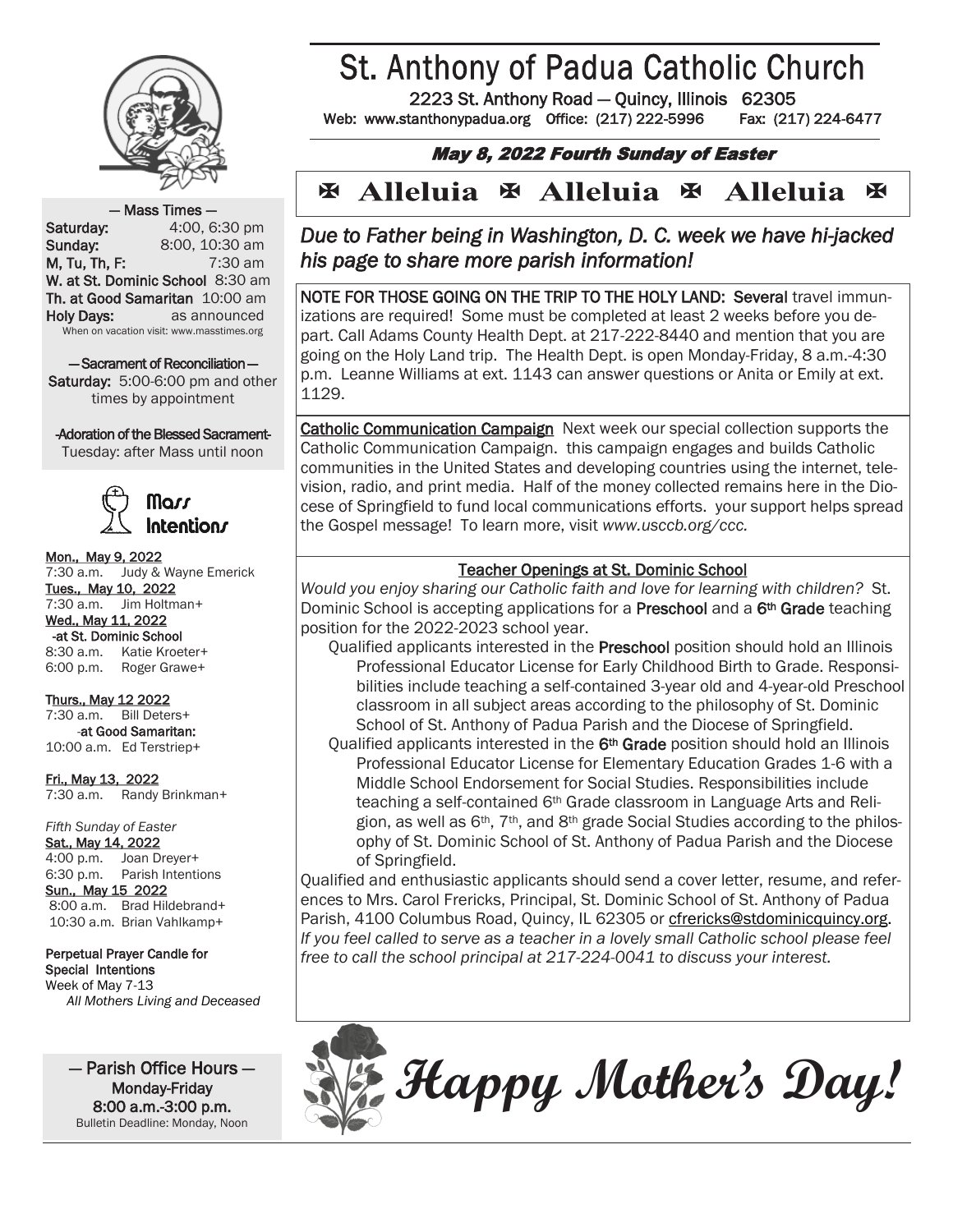# **St. Dominic School**

**4100 Columbus Road — Quincy, Illinois 62305 Web: www.stdominicquincy.org Office: (217) 224-0041 Fax: (217) 224-0042 cfrericks@stdominicquincy.org**



A Message from Mrs. Carol Frericks—Principal



## **Kindergarten and 8th Grade Buddies**

### St. Dominic School Buddy Program

One of the hallmarks of St. Dominic School is to follow Jesus' commandment, "Love one another. As I have loved you, so you also must love one another. By this everyone will know that you are My disciples, if you love one another." John 13:34-35. Our buddy program helps us to learn how to be disciples by caring for our buddies. All of our students have a buddy each year—Pre K and 4th grade, Kindergarten and 8th grade, 1st and 6th grade, 2nd and 5th grade, and 3rd and 7th grade. The students love to spend time with their buddies. The children enjoy building relationships with their buddies and sharing many fun activities during the school year. They learn, play and pray together on a regular basis. Holy Moments happen every day at St. Dominic School, especially when buddies follow Jesus' commandment and share God's love with each other.

## MARK YOUR CALENDARS

Sunday, May 8 Happy Mother's Day Monday, May 9 7th Grade Field Trip to Finance Park Tuesday, May 10 9:15 a.m. K and 8 Field Trip 6:30 p.m. School Board Meeting Wednesday, May 11 8:15 a.m. Rosary 8:30 a.m. School Mass led by 5th Grade 3:15 p.m. Faculty Meeting 6:00 p.m. Junefest Meeting Thursday, May 12 2;00 p.m. Summer Maintenance Meeting Friday, May 13 School Spirit Shirt Day 4th Grade Field Trip to Mark Twain Cave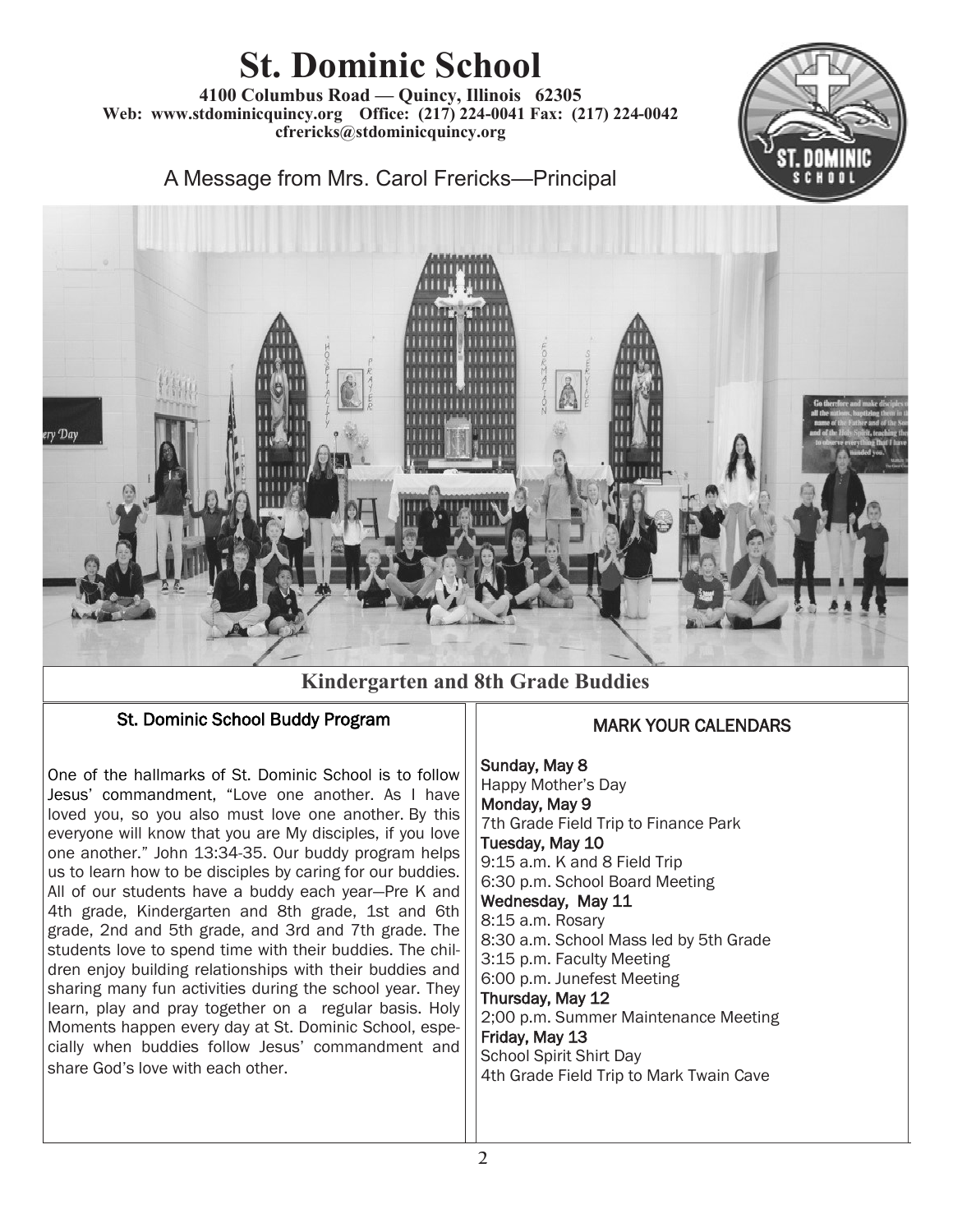

# **Coming Ev** en

### CONGRATULATIONS!!!



Each year the Pastor of each parish in the Diocese of Springfield is allowed to nominate a lady from the parish for the Woman of Distinction Award. The recipient of the Award is announced at the Mother/Daughter Banquet each year.

We are happy to announce that the 2022 Woman of Distinction Award goes to Tawny Benz! Congratulations and thank you for all you do for St. Anthony Parish.

#### Junefest June 4, 5-midnight

Junefest will be held at St. Dominic School beginning with Mass at 4:00 p.m. at St. Dominic School (No 4 p.m. or 6:30 p.m. Mass at St. Anthony this day. The 6:30 p.m. Mass will be held on Sunday, June 5th at St. Anthony.)

NOTE: We are in need of a chairman for the second poker stand at the St. Anthony Picnic. Please contact Jackie 217-222-8049 or Ashley 217-257-2096 if you are interested or would like more information.

Junefest Envelopes are in the back of church. Please make sure to pick up yours and return to the parish office or put in the collection basket in the next few weeks.

#### "Everybody Wins" Mega Raffle



The "Everybody Wins" Mega Raffle is back with 42 cash prizes totaling nearly \$170,000! Tickets are on sale and can be purchased through a Catholic school family or online. We also have tickets for sale in the parish office. The Super-Early Bird Drawing for \$25,000 will be held May 20, and tickets must be turned in by April 29 to be entered. Last year, tickets sold out before the Super-Early Bird deadline, so don't wait to turn in your tickets. Since it began, the Mega Raffle has raised more than \$2 million to support the Quincy Catholic Elementary Schools Foundation, the QND Foundation, tuition assistance, technology updates, and more. Thank you for your continued support of the raffle, the foundations, and our schools. To learn more or to purchase tickets, visit [www.quincymegaraffle.org.](http://www.quincymegaraffle.org)

#### St. Anthony of Padua Vacation Bible School June 20, 21, 22, 23 6:00-8:00 p.m.



All Aboard!!! Come and join us on the Rocky Railway VBS. This VBS program is a wonderful way to help your children explore God's Word in new ways and learn that they can trust Jesus through all the twists and turns of life. Come aboard with us to keep on the right track. The FREE program is for preschoolers, 1st, 2nd, 3rd, and 4th graders. Our older students are always welcome to come back and help. If you have any questions please contact us anytime. Penny Weiman 217-430-0391 and Hope Glidewell 217-222-5996 ex. 106. Registration forms are in the parish office.



#### Mark Your Calendars **St. Anthony Picnic, July 16, 5-12**

July 16th, 5:00 p.m.-midnight *St. Anthony Picnic* with Mass at 4:00 p.m. (No 6:30 p.m. Mass this day but will be celebrated on Sunday, July 17th)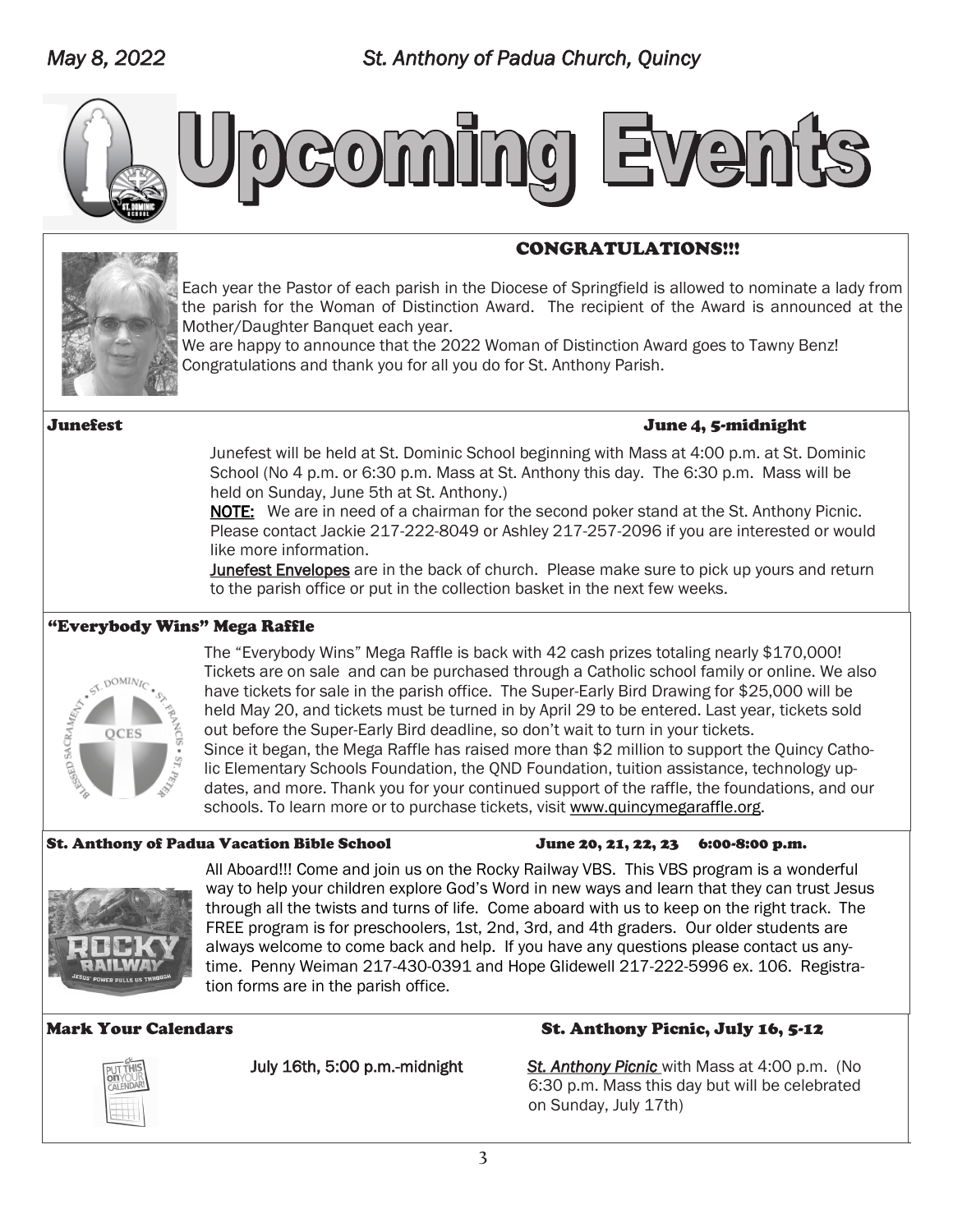# — Parish Data —

| <b>PARISH CALENDAR</b>                                        |                                                                                                                     | <b>WEEKLY PARISH OFFERING</b>                                                                                                                                                                                                                                                                                                                                                                                                                                                                              |                                     |                                                                              |  |
|---------------------------------------------------------------|---------------------------------------------------------------------------------------------------------------------|------------------------------------------------------------------------------------------------------------------------------------------------------------------------------------------------------------------------------------------------------------------------------------------------------------------------------------------------------------------------------------------------------------------------------------------------------------------------------------------------------------|-------------------------------------|------------------------------------------------------------------------------|--|
|                                                               |                                                                                                                     | Week 44                                                                                                                                                                                                                                                                                                                                                                                                                                                                                                    | April 30/May1                       | Total Year-to-Date                                                           |  |
| Monday, May 9                                                 |                                                                                                                     | Loose Collection                                                                                                                                                                                                                                                                                                                                                                                                                                                                                           | \$ 898.62                           | \$31,660.74                                                                  |  |
| 7:30 p.m.<br>6:00 p.m.                                        | Men's Society Meeting<br><b>Baptism Class</b>                                                                       | <b>Weekly Envelopes</b>                                                                                                                                                                                                                                                                                                                                                                                                                                                                                    | \$11,990.00                         | \$467,814.01                                                                 |  |
| Tuesday, May 10<br>6:30 p.m.                                  | St. Dominic School Board Meeting                                                                                    | <b>Electronic Deposits</b>                                                                                                                                                                                                                                                                                                                                                                                                                                                                                 | \$5.178.00                          | 48.688.00<br>\$                                                              |  |
|                                                               |                                                                                                                     | Total, April 30/May 1, 2022                                                                                                                                                                                                                                                                                                                                                                                                                                                                                | \$18,066.62                         | \$548,162.75                                                                 |  |
| Wednesday, May 11<br>6:00 p.m.                                | <b>Mass</b>                                                                                                         | <b>Budget Goal</b><br>(to be recalculated soon!)                                                                                                                                                                                                                                                                                                                                                                                                                                                           | \$13,000.00                         | \$572,000.00                                                                 |  |
| Thursday, May 12                                              |                                                                                                                     | <b>Difference</b>                                                                                                                                                                                                                                                                                                                                                                                                                                                                                          | \$5,066,62                          | $($-23,837.25)$                                                              |  |
| Friday, May 13<br>Saturday, May 14                            |                                                                                                                     | Counters: Monday, May 9, 2022                                                                                                                                                                                                                                                                                                                                                                                                                                                                              | Wayne Steinkamp Sandy Wand Kay Koch |                                                                              |  |
| 4:00 p.m.                                                     | Mass                                                                                                                |                                                                                                                                                                                                                                                                                                                                                                                                                                                                                                            | <b>DEBT/ACCRUED DEFICITS</b>        |                                                                              |  |
| 6:30 p.m.<br>Sunday, May 15<br>8:00 a.m.<br>$9:00-10:15$ a.m. | <b>Mass</b><br>Mass<br><b>PSR</b>                                                                                   | <b>Unpaid Diocesan Liabilities</b><br>from FY 2018-21: (updated to reflect<br>late payments posted at the end of FY2020-21)                                                                                                                                                                                                                                                                                                                                                                                |                                     | ACSA 2019-20: \$15,248.60<br>ACSA 2020-21: \$58,905.82<br>Total: \$74,154.42 |  |
| 10:30 a.m.                                                    | <b>Mass</b>                                                                                                         | <b>Debt Reduction Envelopes</b>                                                                                                                                                                                                                                                                                                                                                                                                                                                                            | Thank you! $\implies$               | Cumulative, 5/1 \$20,815.00                                                  |  |
|                                                               |                                                                                                                     |                                                                                                                                                                                                                                                                                                                                                                                                                                                                                                            | Parish Community Tithe (PCT) News:  |                                                                              |  |
|                                                               | As each one has received a gift, use it to serve one another as<br>good stewards of God's varied grace (1 Pt 4:10). | FINALLY we got an updated statement for our old ACSA! With the<br>sale of 3400 Columbus and the delivery of a promised portion of that<br>sale, we retired ACSA 2018-19 and made a big dent in 2019-20! We<br>appreciate and thank you for your support of our "debt envelope".<br>Please keep not only our debt reduction efforts, but our every-week<br>efforts to meet the expenses of our parish and school in your consid-<br>eration. We still have many bills and are a little behind for the year. |                                     |                                                                              |  |
|                                                               |                                                                                                                     | Operating deficits from this year becomes new debt in the next year!                                                                                                                                                                                                                                                                                                                                                                                                                                       |                                     |                                                                              |  |
| Parish Ministry Schedule - Sat.& Sun., May 14 & 15            |                                                                                                                     |                                                                                                                                                                                                                                                                                                                                                                                                                                                                                                            |                                     |                                                                              |  |

|                                  | Saturday, 4:00 PM                                                      | Saturday, 6:30 PM                                            | Sunday, 8:00 AM                                                        | Sunday, 10:30 AM                                                                |
|----------------------------------|------------------------------------------------------------------------|--------------------------------------------------------------|------------------------------------------------------------------------|---------------------------------------------------------------------------------|
| Key Minister/                    | Mary Courty                                                            |                                                              | Dan Reichert                                                           | <b>Rich Rakers</b>                                                              |
| Lector                           | Mary Courty                                                            | George Benz                                                  | Mike Baker                                                             | Norman Rodriguez                                                                |
| Usher                            | Jack Kuhlman<br>Raymond Maas<br><b>Richard Reichert</b><br>Mike Zanger | George Benz<br>Jay Peter<br>Ron Reichert<br><b>Ted Vahle</b> | Gene Goerlich<br>Jerry Grawe<br><b>Anthony Haley</b><br>Michael Hummel | <b>Rich Rakers</b><br>Norman Rodriguez<br>Craig Schafer<br><b>Rick Schafter</b> |
| <b>Servers</b>                   | Kamryn Pritchett                                                       | <b>Mathews Family</b>                                        | Abraham Venvertloh<br>Elaina Weiman                                    | <b>Pius IX Altar Servers</b>                                                    |
| Greeters/<br><b>Gift Bearers</b> | Mary Koch                                                              | Elmer & Jeanne Maas                                          | Logan & Kaleena<br>Gentry                                              | <b>Andrew Veile</b>                                                             |
|                                  | Rosary Leader   Norma Weiman                                           | Melanie Longenecker                                          | Jerry & Trudy Dreier                                                   | Janice E. Pohlman                                                               |

In charity, please remember in your prayers: All Caregivers, The Shut-Ins of our Parish, Military Members and their families, Albert Huber Barbara Boone, Neva Nelson, Mike Hildebrand, Tanner Scranton, Florence Griesbaum, Susan Bauer, Jackie Schieferdecker, Cathy Watson, Dennis Meyer, Jesica Huber, James Ponsot, Mary Gehrt, Winnie Huber, Gerald S. Maas, Mark Frericks Also please remember in your prayers those who have died in 2022: Melvin Maas, Anthony Engels, Alta Hildebrand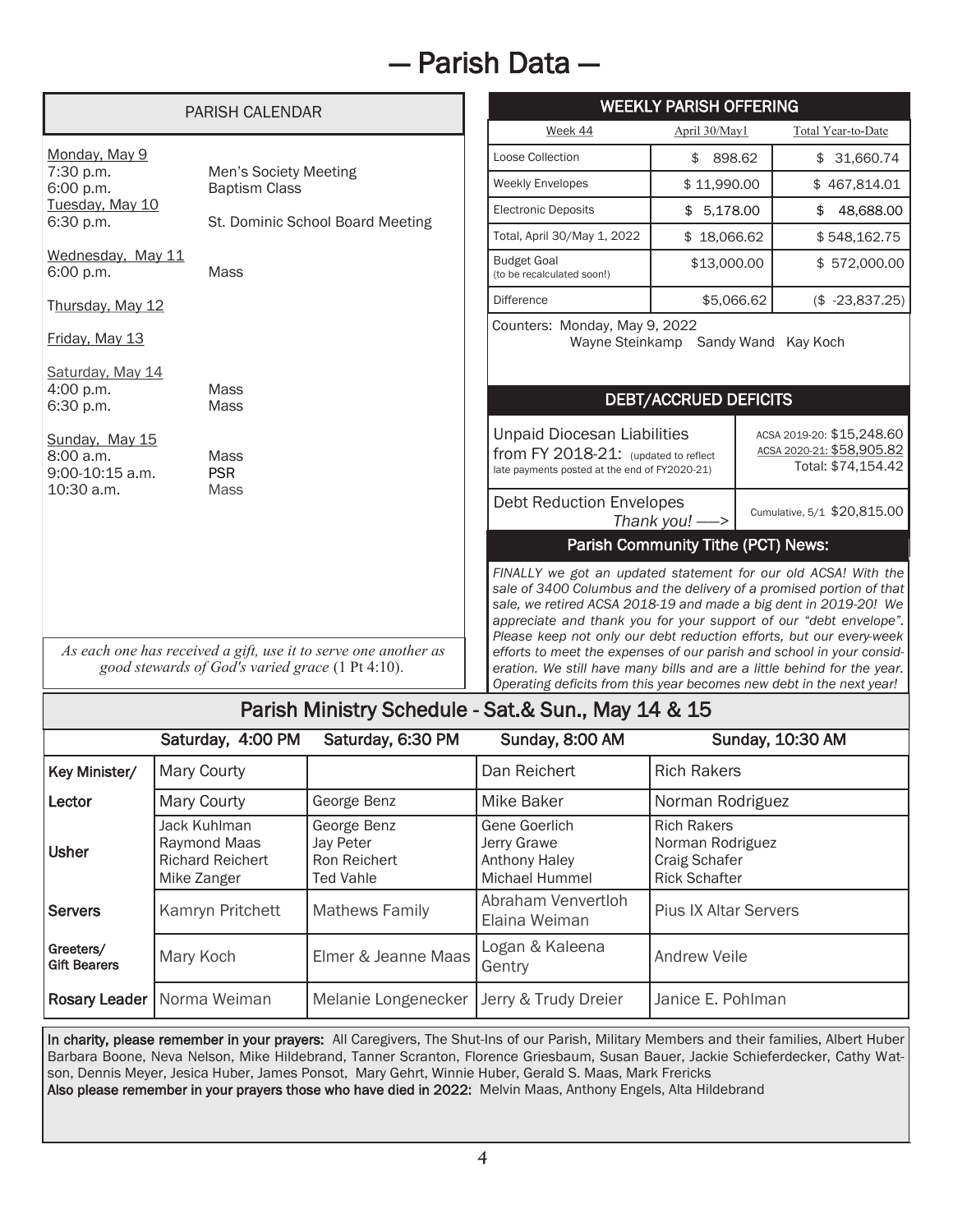| <b>Nursing Care Patients</b> |                             |  |  |  |
|------------------------------|-----------------------------|--|--|--|
| <b>IL Veterans Home</b>      | <b>Good Samaritan Home</b>  |  |  |  |
| Michael Hildebrand           | <b>Bill Wellman</b>         |  |  |  |
| Albert Huber                 | <b>Barry Community Care</b> |  |  |  |
| Paul Stupasky                | Center                      |  |  |  |
| Jim Ponsot                   | Barbara Boone               |  |  |  |
| <b>Bickford Cottages</b>     | <b>SUNSET</b>               |  |  |  |
| Joanne Greving               | <b>Beverly Andrews</b>      |  |  |  |
|                              |                             |  |  |  |

Heart Check for Tim April 13th, 2017 Timothy Haley, age 26, died from an unknown heart issue while playing cards with friends. It was identified as a Fatal Ventricular Arrhythmia due to Cardimegaly with hypertrophy. His family and friends are hosting a benefit "Heart check for Tim" on Saturday, May 14th from 10 am-8pm at the K of C grounds. This event will honor Timothy with a Wiffle ball tournament, motorcycle Poker Run, silent auction, basket raffle, food and cash bar. This event is to raise awareness for unknown heart conditions and provide free on-site heart screenings for high school students by

QMG. Our goal is to help prevent one family from going through the pain of losing a loved one as we have. Part of the proceeds raised will go to the Tim Haley Fund with the Quincy Medical Group Foundation. It will help families who have children diagnosed with heart conditions who need medical care outsite of our

local community, for the expenses that come with travel. The other part of the proceeds will go to the Timothy  $\overline{\mathsf{L}}$ Haley Scholarship Fund at QND. The Scholarship is given to a Senior or Seniors that play sports during their 4 years at QND with the highest GPA. We hope to see you Saturday, May 14th. Any questions about the benefit please contact Matt Witte 217-257-9636.

Baptism Training: Deacon Harry will offer Baptism Training May 9th at 6:00 pm in the parish hall. If anyone anticipates needing the training, please call the parish office to register before noon on the 9th as you are welcome.

#### MAY GROCERY ITEMS *Laundry Detergent & Dish Detergent* The Ladies of Charity & Catholic Charities Thank You!

## *May 8, 2022 St. Anthony of Padua Church, Quincy*

GriefShare will put on its "Surviving the Holidays" video 6:00pm Thursday, May 12th in the Quilter's Room in the Parish Center. All are welcome…you do not have to have attended GriefShare to attend or benefit from it. This session provides valuable information on how to approach and experience holidays and other important dates that hold special meaning and emotion for those of us grieving the death of a loved one. Light refreshments will be available.

THANK YOU! Good Pastor Father Tom and People of St. Anthony's, Thank you for your good birthday wishes, prayers and generous gifts. May God bless you. You are in my daily prayers. Please pray for me. I still have some faults to conquer. Happy Easter Season! Alleluia! Christ is Risen!

I love you, Fr. Irenaeus

Dear St. Anthony Parishioners, Thank you for your donation of 15 bags of groceries. We appreciate your interest in and support of our ministry to the needy of the area. God Bless You, Ladies of Charity

> *Ladies Please Mark Your Calendar!* The next meeting for the Quincy Deanery Council of Catholic Women will be cohosted by the ladies of St. Peter's and St. Anthony's on Wednesday, August 10, 2022 at St. Peter's Catholic Church on 2600 Maine Street, Quncy. More details will be forthcoming in midsummer for

the signup, etc. Hope to see your there!

St. Peter School has the following openings for the 2022- 23 School Year: Kindergarten teacher, 2 Part-time Para Educators, and Part-time Day Care Coordinator. Qualified applicants should send a cover letter, resume, and references to Mrs. Cindy Venvertloh, Principal, St. Peter School, 2500 Maine Street, Quincy, IL 62301 or [c.venvertloh@cospq.org.](mailto:c.venvertloh@cospq.org)

St. Francis Solanus Parish is seeking a Principal for the 2022-2023 school year. Send resume and cover letter to Rev. Steven Arisman, St. Francis Solanus Parish, 1721 College Ave., Quincy IL 62301.

Blessed Sacrament Catholic School is seeking a Principal for the 2022-23 school year. Send resume and cover letter to Fr. Tom Meyer at tmeyer@dio.org.

Protecting God's Children ONLINE: During the Covid-19, you have the opportunity to complete this one time training online. For more information please contact the parish office 222-5996 or email bulletin@stanthonypadua.org and we will email the instructions to you.



חער OГ ərr

TO REPORT ALLEGATIONS OF SEXUAL ABUSE OF A MINOR BY CLERGY— EVEN IF IT IS IN THE PAST—INDIVIDUALS ARE ENCOURAGED TO CALL THE DIOCESAN CHILD ABUSE REPORTING AND INVESTIGATION NUMBER (217)321-1155.

**ST. DOMINIC**